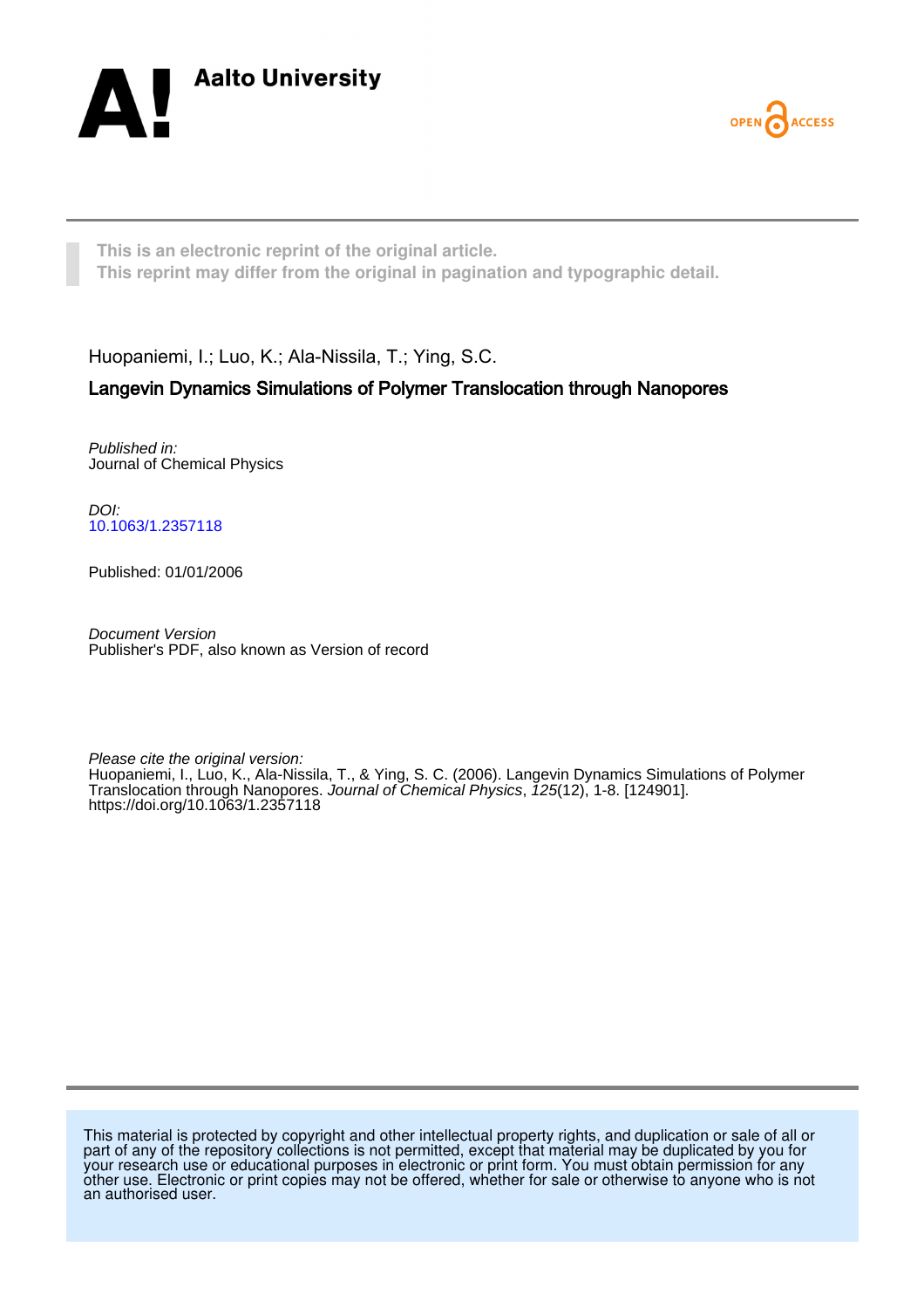## **Langevin dynamics simulations of polymer translocation through nanopores**

[Ilkka Huopaniemi](http://aip.scitation.org/author/Huopaniemi%2C+Ilkka) and [Kaifu Luo](http://aip.scitation.org/author/Luo%2C+Kaifu)[Tapio Ala-Nissila](http://aip.scitation.org/author/Ala-Nissila%2C+Tapio)[See-Chen Ying](http://aip.scitation.org/author/Ying%2C+See-Chen)

Citation: [The Journal of Chemical Physics](/loi/jcp) **125**, 124901 (2006); doi: 10.1063/1.2357118 View online: <http://dx.doi.org/10.1063/1.2357118> View Table of Contents: <http://aip.scitation.org/toc/jcp/125/12> Published by the [American Institute of Physics](http://aip.scitation.org/publisher/)

## **Articles you may be interested in**

[Polymer translocation through a hole](http://aip.scitation.org/doi/abs/10.1063/1.480386) The Journal of Chemical Physics **111**, 10371 (1999); 10.1063/1.480386

[Polymer translocation through a nanopore: A two-dimensional Monte Carlo study](http://aip.scitation.org/doi/abs/10.1063/1.2161189) The Journal of Chemical Physics **124**, 034714 (2006); 10.1063/1.2161189

[Polymer translocation through a nanopore under an applied external field](http://aip.scitation.org/doi/abs/10.1063/1.2179792) The Journal of Chemical Physics **124**, 114704 (2006); 10.1063/1.2179792

[Langevin dynamics simulations of early-stage polymer nucleation and crystallization](http://aip.scitation.org/doi/abs/10.1063/1.476826) The Journal of Chemical Physics **109**, 2536 (1998); 10.1063/1.476826

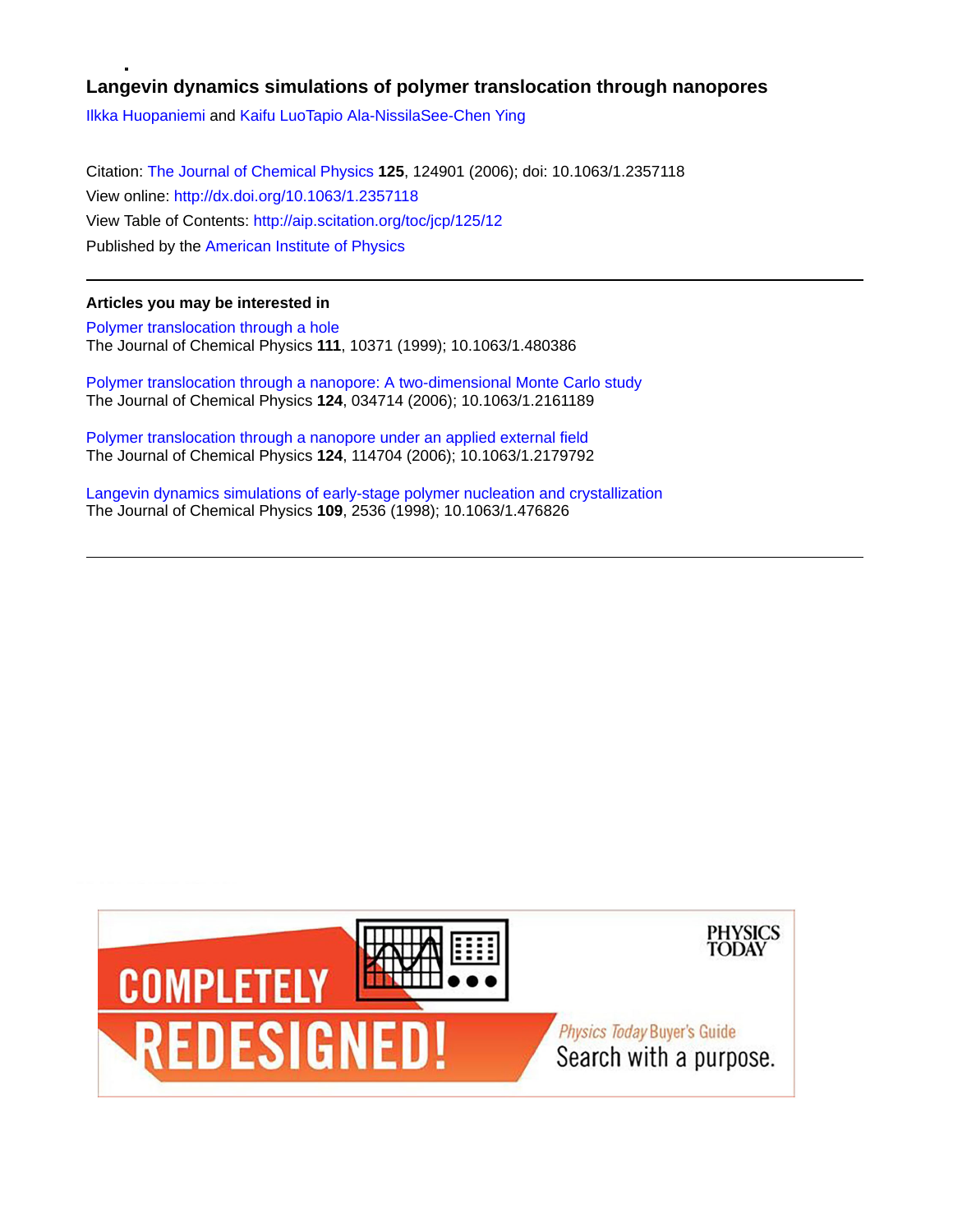# **[Langevin dynamics simulations of polymer translocation](http://dx.doi.org/10.1063/1.2357118) [through nanopores](http://dx.doi.org/10.1063/1.2357118)**

Ilkka Huopaniemi and Kaifu Luo<sup>a)</sup>

*Laboratory of Physics, Helsinki University of Technology, P.O. Box 1100, FIN-02015 HUT Espoo, Finland*

Tapio Ala-Nissila<sup>b)</sup>

*Laboratory of Physics, Helsinki University of Technology, P.O. Box 1100, FIN-02015 HUT Espoo, Finland and Department of Physics, Brown University, Providence, Rhode Island 02912-1843*

See-Chen Ying

*Department of Physics, Brown University, Providence, Rhode Island 02912-1843*

(Received 21 July 2006; accepted 29 August 2006; published online 25 September 2006)

We investigate the dynamics of polymer translocation through a nanopore using two-dimensional Langevin dynamics simulations. In the absence of an external driving force, we consider a polymer which is initially placed in the middle of the pore and study the escape time  $\tau_e$  required for the polymer to completely exit the pore on either side. The distribution of the escape times is wide and has a long tail. We find that  $\tau_e$  scales with the chain length *N* as  $\tau_e \sim N^{1+2\nu}$ , where  $\nu$  is the Flory exponent. For driven translocation, we concentrate on the influence of the friction coefficient  $\xi$ , the driving force  $E$ , and the length of the chain  $N$  on the translocation time  $\tau$ , which is defined as the time duration between the first monomer entering the pore and the last monomer leaving the pore. For strong driving forces, the distribution of translocation times is symmetric and narrow without a long tail and  $\tau \sim E^{-1}$ . The influence of  $\xi$  depends on the ratio between the driving and frictional forces. For intermediate  $\xi$ , we find a crossover scaling for  $\tau$  with *N* from  $\tau \sim N^{2\nu}$  for relatively short chains to  $\tau \sim N^{1+\nu}$  for longer chains. However, for higher  $\xi$ , only  $\tau \sim N^{1+\nu}$  is observed even for short chains, and there is no crossover behavior. This result can be explained by the fact that increasing  $\xi$  increases the Rouse relaxation time of the chain, in which case even relatively short chains have no time to relax during translocation. Our results are in good agreement with previous simulations based on the fluctuating bond lattice model of polymers at intermediate friction values, but reveal additional features of dependency on friction. © *2006 American Institute of Physics*. [DOI: [10.1063/1.2357118](http://dx.doi.org/10.1063/1.2357118)]

## **I. INTRODUCTION**

The transport of a polymer through a nanopore is associated with an energy barrier arising from loss of configurational entropy due to the geometric constriction. Such processes are commonly observed in biology, such as DNA and RNA translocation across nuclear pores, protein transport through membrane channels, and virus injection. $1-3$  Moreover, translocation processes have various potential technological applications, such as rapid DNA sequencing,<sup>4,5</sup> gene therapy, controlled drug delivery, etc. $6$  In addition, the translocation dynamics is also a challenging topic in polymer physics. Particularly, the scaling of translocation time  $\tau$  with the chain length *N* is an important measure of the underlying dynamics of polymer translocation. As a result, recently a considerable number of experimental,<sup>7–17</sup> theoretical,<sup>17–36</sup> and numerical studies $32-45$  have been carried out.

In order to overcome a large entropic barrier in polymer translocation and to speed up the translocation, an external driving force is needed in experiments, such as an electric field, chemical potential difference, or selective adsorption on one side of the membrane. For example, in 1996, Kasianowicz *et al.*<sup>[7](#page-9-0)</sup> reported an elegant experiment where an electric field can drive single-stranded DNA and RNA molecules through the  $\alpha$ -hemolysin channel of inside diameter of 2 nm and that the passage of each molecule is signaled by the blockade in the channel current. In fact, the translocation process includes two essential steps. First, one end of the polymer enters the pore directed by diffusion and by the action of an electric field near the pore. The experimental results show that the ability of the polymer to enter the nanopore depends linearly on polymer concentration and exponentially on the applied voltage.<sup>7,11</sup> Second, the polymer is translocated from one side of the membrane to the other, driven by the electric field. In the experiment for  $\alpha$ -hemolysin, the linear behavior of  $\tau$  with the *N* is observed[.7,11](#page-9-0) In addition, an inverse linear dependence and an inverse quadratic dependence of the translocation time on applied voltage are observed for different experiments.<sup>7,11</sup>

To overcome the limited voltage range that can be applied across a biological pore and the difficulty in analyzing the current variations because the shot noise is comparable to the expected signal, recently Li  $et \ al.<sup>14,15</sup>$  $et \ al.<sup>14,15</sup>$  $et \ al.<sup>14,15</sup>$  showed that a solid-state nanopore could also be used for similar experiments. Most Recently, Storm *et al.*<sup>[17](#page-9-0)</sup> carried out a set of

a)Author to whom correspondence should be addressed. Electronic mail: luokaifu@yahoo.com

b- Electronic mail: tapio.ala-nissila@tkk.fi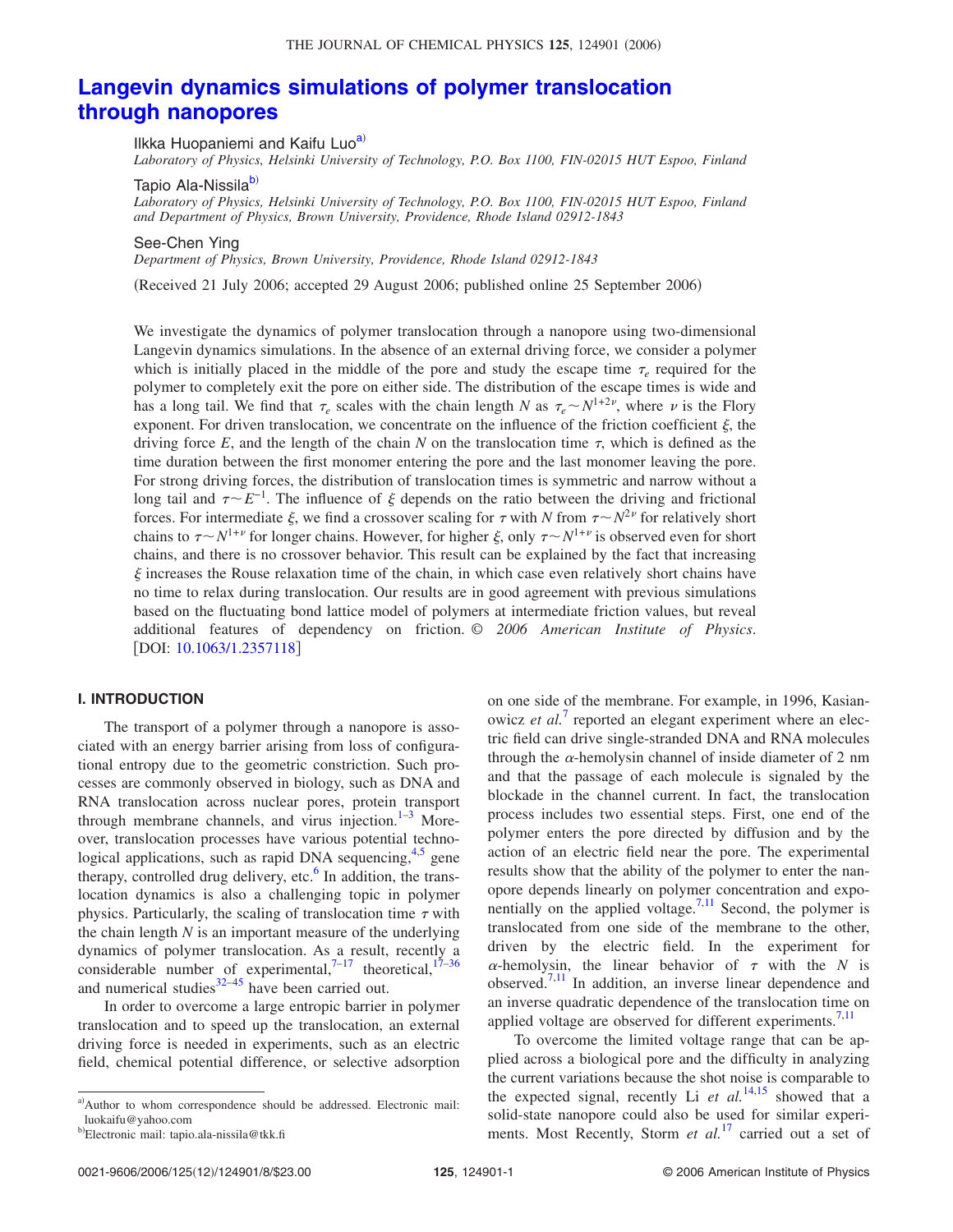experiments on double-stranded DNA molecules with various lengths that translocate through a solid-state nanopore.<sup>16</sup> Surprisingly, a power-law scaling of the most probable translocation time with the polymer length, with an exponent of 1.27, was observed, in contrast to the linear behavior observed for all experiments on  $\alpha$ -hemolysin channel.

Inspired by the experiments,  $7,11,17$  a number of recent theories<sup>17–36</sup> have been developed for the dynamics of polymer translocation. Even for the field-free case, polymer translocation remains a challenging problem. To this end, Sung and Park $19$  and Muthukumar<sup>22</sup> considered equilibrium entropy of the polymer as a function of the position of the polymer through the nanopore. Standard Kramer analysis of diffusion through this entropic barrier yields a scaling prediction of the translocation time  $\tau \sim N^2$  for long chains. However, as Chuang *et al.*<sup>[32](#page-9-0)</sup> noted, this quadratic scaling behavior cannot be correct for a self-avoiding polymer. The reason is that the translocation time is shorter than the equilibration time of a self-avoiding polymer,  $\tau_{\text{equil}} \sim N^{1+2\nu}$ , where  $\nu$  is the Flory exponent,  $46,47$  thus rendering the concept of equilibrium entropy and the ensuing entropic barrier inappropriate for the study of translocation dynamics. Chuang *et al.*<sup>[32](#page-9-0)</sup> performed numerical simulations with Rouse dynamics for a two-dimensional (2D) lattice model to study the translocation for both phantom and self-avoiding polymers. They decoupled the translocation dynamics from the diffusion dynamics outside the pore by imposing the artificial restriction that the first monomer, which is initially placed in the pore, is never allowed to cross back out of the pore. Their results show that for large *N*, translocation time scales approximately in the same manner as equilibration time.

For forced translocation, Sung and  $Park<sup>19</sup>$  and Muthukumar<sup>22</sup> suggested a linear dependence  $\tau \sim N$  under a strong field. This is in agreement with some experimental results<sup>[7,11](#page-9-0)</sup> for polymer translocation through  $\alpha$ -hemolysin channel. In addition, dynamic Monte Carlo (MC) simulation using Gaussian chain model $37$  and Langevin dynamics simulation using rather short chains $43,45$  seem to support the linear behavior. However, the above theories cannot explain the recent experimental result, namely, that  $\tau \sim N^{1.27}$  for polymer translocation through the solid-state nanopore.<sup>17</sup> Recently, Kantor and Kardar $33$  demonstrated that the assumption of equilibrium in Brownian polymer dynamics by Sung and  $\text{Park}^{19}$  and Muthukumar<sup>22</sup> breaks down more easily in the presence of a driving field and provided a lower bound  $N^{1+\nu}$ for the translocation time by comparison to the unimpeded motion of the polymer. However, in their simulations they failed to observe this scaling behavior, which was attributed to the finite size effect of the polymer length. $33$  In addition, they also checked a polymer that is being pulled by one end. A quadratic dependence of  $\tau$  on N is predicted in their theory and confirmed by their simulations. $3\frac{3}{3}$ 

Most recently, we have investigated both free  $35$  and forced<sup>36</sup> translocations using the two-dimensional fluctuating bond (FB) model with single-segment Monte Carlo moves. For the free translocation, to overcome the entropic barrier without artificial restrictions we considered a polymer, which is initially placed in the middle of the pore, and examined the escape time  $\tau_e$  required for the polymer to completely exit the pore on either end. We found numerically that  $\tau_e$  scales with the chain length *N* as  $\tau_e \sim N^{1+2\nu}$ . This is the same scaling as predicted for the translocation time of a polymer which passes through the nanopore in one direction only.<sup>32,34</sup> In addition, we also investigated the interplay between the pore length *L* and the radius of gyration  $R_g$ . For  $L \ll R_g$ , we numerically verified that asymptotically  $\tau_e \sim N^{1+2\nu}$ , while for  $L \ge R_\varrho$ , we found  $\tau_e \sim N$ . For forced translocation, we investigated the translocation dynamics under an external field within the pore. As our main result, we found a crossover scaling for the translocation time  $\tau$  with the chain length from  $\tau \sim N^{2\nu}$  for relatively short polymers to  $\tau \sim N^{1+\nu}$  for longer chains. Our results disagree with the experimental data that  $\tau$  depends linearly on  $N$  in the case of  $\alpha$ -hemolysin,<sup>7,11</sup> but the predicted short chain exponent 2 $\nu$  $\approx$  1.18 in three dimensions agrees reasonably well with the solid-state nanopore experiments of Storm *et al.*, [17](#page-9-0) where the experimental setup is closer to the theoretical models investigated. No crossover in scaling behavior was observed in this experiment, presumably due to the fact that the polymers used in experiments are not long enough.

In this paper we investigate the translocation dynamics using Langevin dynamics (LD) simulations. Previous LD simulations using rather short chains $43,45$  seem to support the linear behavior for forced translocation time as a function of *N*, which is not expected to be correct for self-avoiding polymer. Also this result is in contradiction with the FB model simulations.<sup>36</sup> On the other hand, the FB model is based on single-segment Monte Carlo moves and thus neglects all translational degrees of freedom of the chain. Thus it is important to check that this does not adversely affect translocation dynamics. In Sec. II, we briefly describe our model and the simulation technique. In Sec. III, we present our results for both free and driven translocations. For the free case, the emphasis is on verifying the scaling exponent obtained previously with the FB model. $^{33,35}$  For translocation under an electric field, we concentrate on studying the crossover in the scaling of translocation time as a function of the polymer length and on the influence of friction in the scaling exponent. Finally, the conclusions and discussion are in Sec. IV.

#### **II. MODEL AND METHOD**

In the simulations, the polymer chains are modeled as bead-spring chains of Lennard-Jones (LJ) particles with the finite extension nonlinear elastic (FENE) potential. Both excluded volume and van der Waals interactions between beads are modeled by a repulsive LJ potential between all bead pairs:

$$
U_{\text{LJ}}(r) = \begin{cases} 4\epsilon [(\sigma/r)^{12} - (\sigma/r)^6] + \epsilon, & r \le 2^{1/6}\sigma \\ 0, & r > 2^{1/6}\sigma, \end{cases}
$$
 (1)

where  $\sigma$  is the diameter of a bead and  $\epsilon$  is the parameter adjusting the depth of the potential. The connectivity between the beads is modeled as a FENE spring,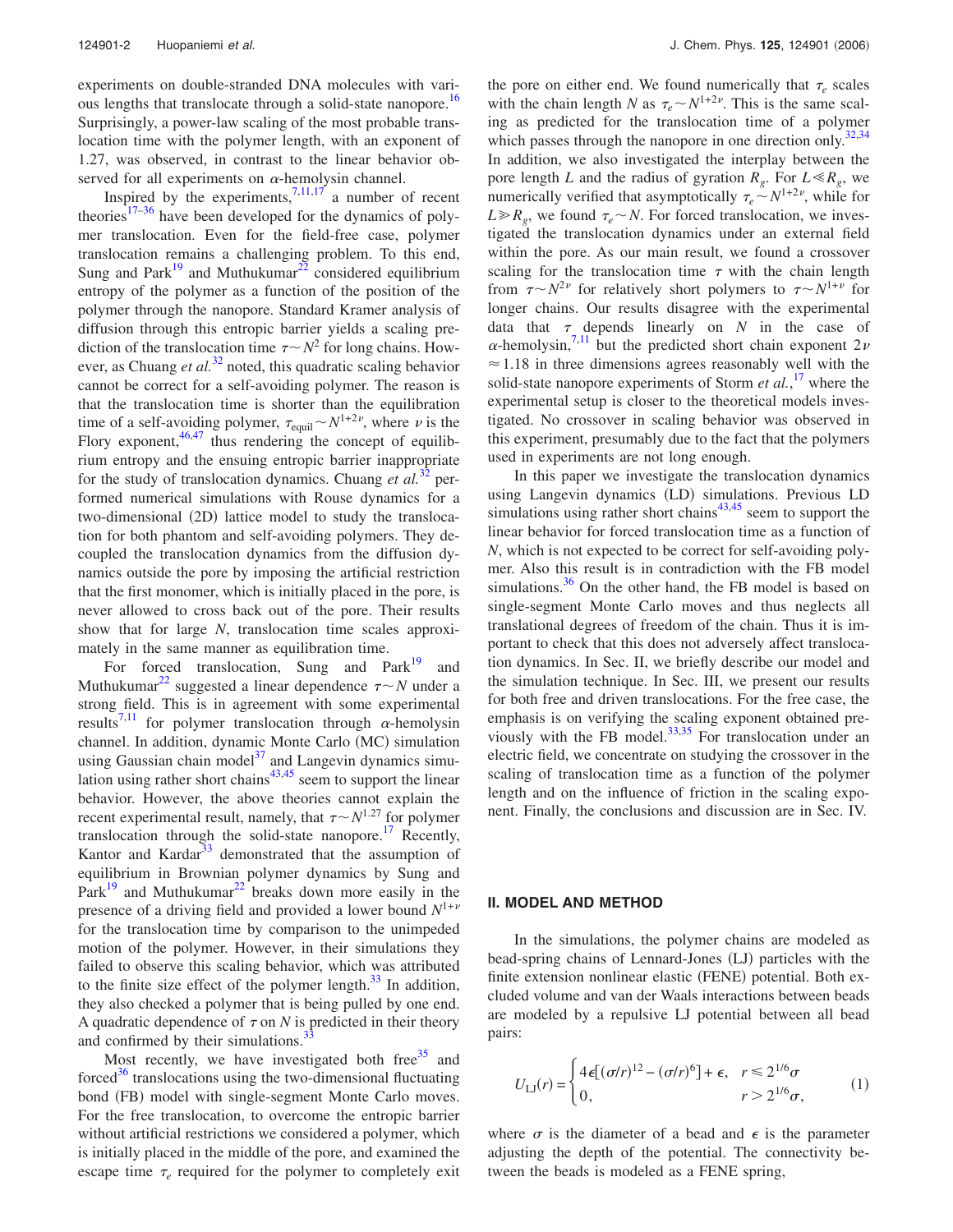<span id="page-4-0"></span>
$$
U_{\text{FENE}}(r) = -\frac{1}{2}kR_0^2 \ln(1 - r^2/R_0^2),\tag{2}
$$

where *r* is the separation between consecutive beads, *k* is the spring constant, and  $R_0$  is the maximum allowed separation between connected beads.

In the Langevin dynamics method, each bead is subis jected to conservative, frictional, and random forces  $\mathbf{F}_i^C$ ,  $\mathbf{F}_i^F$ , and  $\mathbf{F}_{i}^{R}$ , respectively, and obeys the following equation of motion:

$$
m\ddot{\mathbf{r}}_i = \mathbf{F}_i^C + \mathbf{F}_i^F + \mathbf{F}_i^R,\tag{3}
$$

where *m* is the monomer's mass. Excluded volume interaction is explicitly included in  $\mathbf{F}_i^C$ . Hydrodynamic drag is included through the frictional force, which for individual monomers is  $\mathbf{F}_i^F = -\xi \mathbf{v}_i$ , where  $\xi$  is the friction coefficient and  $v_i$  is the monomer's velocity. The Brownian motion of the monomer resulting from the random bombardment of solvent molecules is included through  $\mathbf{F}_i^R$  and can be calculated using the fluctuation dissipation theorem:

$$
\langle \mathbf{F}_i^R(t) \rangle = 0,
$$
  

$$
\langle \mathbf{F}_i^R(t) \cdot \mathbf{F}_i^R(t') \rangle = 6k_B T \xi \delta_{ij} \delta(t - t').
$$
 (4)

The conservative force in the Langevin equation consists of several terms,  $\mathbf{F}_i^C = \mathbf{F}_{\text{LJ}} + \mathbf{F}_{\text{FENE}} + \mathbf{F}_{\text{driving}}$ . The driving force depends on potential difference. For the spontaneous case there is no driving force.

The wall is described as *l* columns of stationary particles within distance  $\sigma$  from one another which interact with the beads by the repulsive Lennard-Jones potential. Wall particle positions are not changed in the simulations. The pore is introduced in the wall by simply removing *w* beads from each column. Under an electric field, the potential is expressed as

$$
U_e = \begin{cases} -El/2, & x > l/2\\ -Ex, & l/2 \ge x \ge -l/2 \text{ and } y^2 \le (w/2)^2\\ El/2, & x < -l/2, \end{cases}
$$
 (5)

where *E* is the electric field strength, *l* is the pore length, and *w* is the pore width.

In our simulations, the LJ parameters  $\epsilon$  and  $\sigma$  fix the system energy and length units, respectively. Time scale is given by  $t_{\text{LJ}} = (m\sigma^2 / \epsilon)^{1/2}$ . The parameters are  $\sigma = 1$ ,  $R_0 = 2\sigma$ , and  $k=7\epsilon$ . The Langevin equation is integrated in time by a method described by Ermak and Buckholtz<sup>48</sup> in 2D. For the pore, we set  $w=2$  and  $l=1$  unless otherwise stated. To create the initial configuration, the first monomer of the chain is placed in the entrance of the pore. The polymer is then let to relax to obtain an equilibrium configuration such that the first monomer position is fixed at the entrance, but the other monomers are under thermal collisions described by the Langevin thermostat. In all of our simulations we did a number of runs with uncorrelated initial states and random numbers describing the random collisions. The estimate for the translocation time was obtained by neglecting any failed translocation and then calculating the average duration of the accepted translocations. We note here that in some articles, e.g., in Ref. [38,](#page-9-0) the estimate for the translocation time is



FIG. 1. The distribution of 1000 escape times for a chain of length *N*/ 2 = 80 normalized by the mean value for free case. In the simulation,  $\xi$ = 0.7 and  $k_B T = 1.2 \epsilon$ .

chosen to be the most probable translocation time. We checked that this does not change the scaling behavior of the chains.

### **III. RESULTS AND DISCUSSION**

#### **A. Free translocation**

The translocation of a polymer through a nanopore faces a large entropic barrier due to the loss of a great number of available configurations. In previous simulations,  $32,33$  an artificial restriction is imposed to prevent the first monomer from escaping from the pore. However, this restriction is unphysical. Very recently, we suggested a new method to investigate the translocation dynamics without any restriction. $35$  In this method, the middle monomer is initially placed in the middle of the pore. The polymer can escape the pore from either side in time defined as the escape time  $\tau_e$ . Here, we use this method to investigate the distribution of escape times and the scaling of  $\tau_e$  with the chain length. As discussed below, the distribution of escape times is similar to the distribution of translocation time in the study by Chuang *et al.*[32](#page-9-0) More importantly, escape time scales in the same way with the chain length as translocation time.

In the absence of the driving force translocation is extremely slow. For this reason we studied polymers of length only up to  $N = 300$ . The distribution of escape times is shown in Fig. 1 for a polymer of length *N*/ 2= 80 normalized by its mean value. We find that the escape times are distributed on a wide range with a long tail. The distribution is similar to those found previously with the FB model by Chuang *et al.*[32](#page-9-0) The average escape time  $\tau_e$  as a function of *N* is shown in Fig. [2](#page-5-0)(a). We find the scaling exponent  $x=2.48\pm0.07$ . It is clear that the average escape time is different from the most probable escape time. However, we have checked that the scaling exponents are almost the same. Using the most probable escape time, we find  $x=2.5\pm0.1$  $x=2.5\pm0.1$  $x=2.5\pm0.1$  [see Fig. 2(b)]. The above results are in excellent agreement with the theoretical prediction  $\tau \sim N^{1+2\nu}$  (Refs. [32](#page-9-0) and [34](#page-9-0)) and our previous results  $\tau_e \sim N^{2.50 \pm 0.01}$ .<sup>[35](#page-9-0)</sup>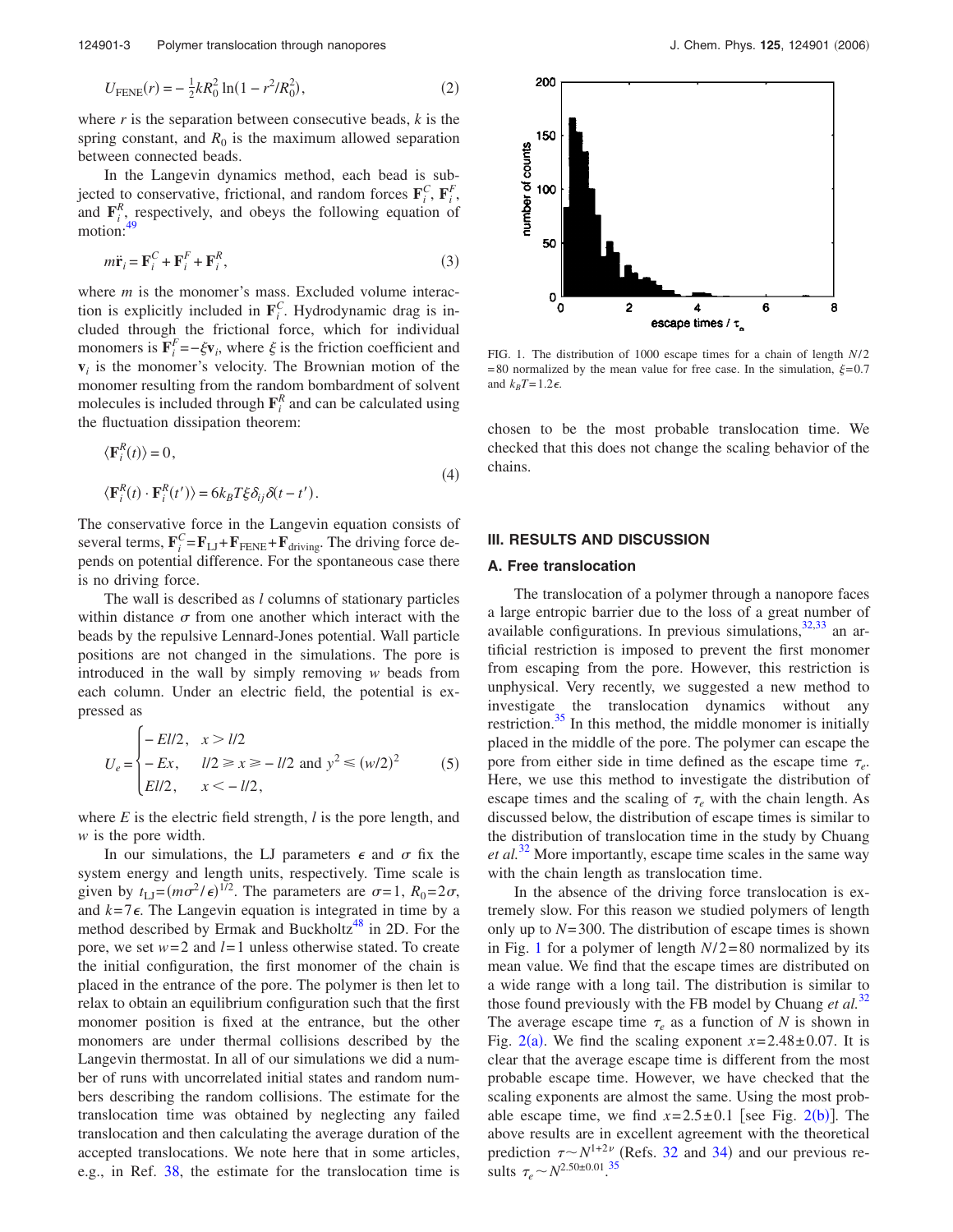<span id="page-5-0"></span>

#### **B. Polymer translocation under an electric field**

For driven translocation, the chain is initially placed on one side of the pore with one end of it in the pore entrance, as shown in Fig.  $3(a)$ . Then the chain is allowed to reach an equilibrium state, but with the constraint that the first monomer is fixed. Once the polymer is in its equilibrium state, the first monomer at the entrance of the pore is released, and that moment is designated as the start of the translocation. The translocation time is defined as the time duration taken for the chain to move through the pore. The typical snapshots of polymer configurations during translocation under an electric field are presented in Fig.  $3(b)$ . It is important to note that not all simulation runs lead to a successful translocation and even when they do, translocation times vary over a wide range of values. The success ratio describing the percentage of successful translocations depends on various factors. The driving force strength is the most important factor in increasing the success probability. On the contrary, increasing the chain length and the frictional force decreases the success probability. Below, we consider only the translocation time  $\tau$ over all successful runs.

#### *1. Distribution of translocation times*

As shown in Fig. [4,](#page-6-0) the distribution of translocation times has a qualitatively different shape compared with the distribution of the escape times in Fig. [1](#page-4-0) and the distribution of translocation times studied by Chuang *et al.*[32](#page-9-0) for the free case. In this case the distribution of translocation times is symmetric and narrow without a long tail. The stronger the driving force, the narrower the distribution of translocation times. A very important feature is that the average translocation time and the most probable translocation time are almost identical. Thus the average translocation time  $\tau$  is well defined.

FIG. 2. (a) Average escape time  $\tau_e$  and (b) the most probable escape time  $\tau$  as a function of the polymer length for the free case with  $\xi = 0.7$  and  $k_B T$  $= 1.2\epsilon$ . The average were calculated over 1000 averages for chain lengths up to  $N/2=80$ . For chains of lengths *N*/ 2= 100 and 150 we had 300 and 100 averages, respectively.

#### *2. Effects of and E on* -

In the Langevin equation, the friction coefficient  $\xi$  describes the strength of coupling to the solvent. The value  $\xi$ = 0 corresponds to the absence of the solvent molecules and would result in ballistic movement of particles. In the opposite limit  $\xi \rightarrow \infty$ , i.e., the overdamped limit, inertia plays no role in the dynamics.

The translocation time as a function of friction  $\xi$  for  $E$  $= 5\epsilon$  and  $k_B T = 1.2\epsilon$  is shown in Fig. [5.](#page-6-0) As expected,  $\tau$  increases with increasing  $\xi$  due to the increases of the frictional force. An important feature is that two regimes are observed. In the first regime, when  $\xi$ <0.5, the translocation time increases very slowly with  $\xi$ . However, in the second regime, for  $\xi > 0.5$ , it increases rapidly and linearly with  $\xi$ . These results can be understood from the interplay between the driving force and the frictional force according to the Langevin equation. For small  $\xi$ , the driving force and inertia play dominant roles compared with the frictional force. As a result, the translocation time  $\tau$  has a weak dependence on friction, thus increases only slightly with  $\xi$ . However, when  $\xi$  is large enough, inertia can be neglected. According to the balance of the driving force and the frictional force, the horizontal velocity of the center of mass  $v_{c.m.,x} \sim E/\xi$ . Thus the translocation time  $\tau \sim 1/v_{\text{c.m.},x} \sim \xi/E$ .<sup>[50](#page-9-0)</sup>

The influence of the driving force on the translocation time has also been investigated and the results are illustrated in Fig. [6](#page-6-0) for a chain of length  $N=100$ . We find that  $\tau$  $\sim E^{-0.97\pm0.02}$ , which is in excellent agreement with simple argument above that  $\tau \sim E^{-1}$  in the regime where inertia can be neglected. This finding is in excellent agreement with the results from the experiments of Kasianowicz *et al.*, [7](#page-9-0) who found that the translocation is inversely proportional to the electric field strength. By contrast, our result disagrees with another experimental finding of an inverse quadratic dependence of  $E$  for  $\alpha$ -hemolysin channel.<sup>11</sup>



FIG. 3. The polymer configurations for *N*= 300 under an electric field  $E = 5\epsilon$ ,  $\xi = 0.7$ , and  $k_B T = 1.2\epsilon$  (a) before translocation and (b) during translocation.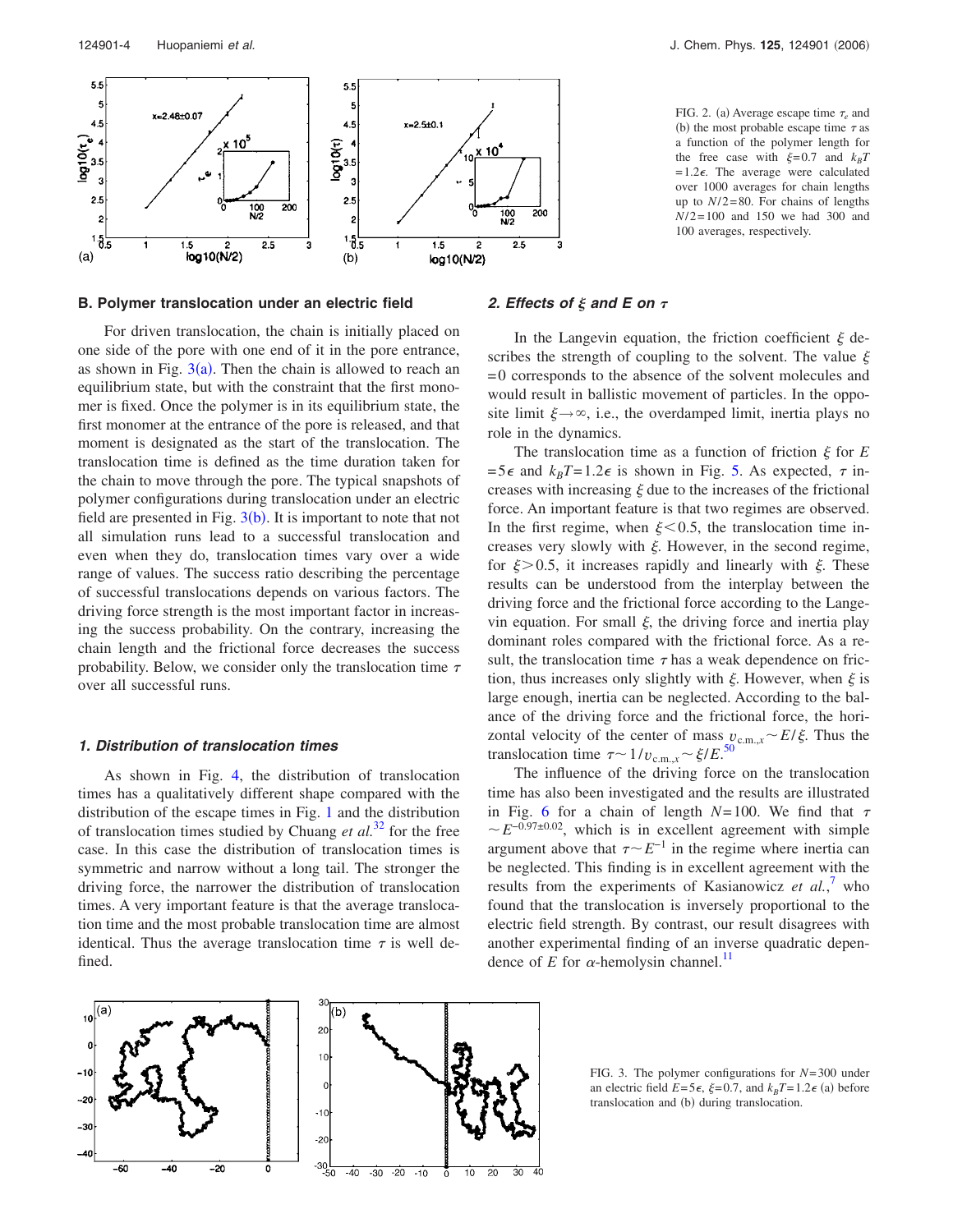<span id="page-6-0"></span>

FIG. 4. The distribution of 1000 translocation times for a chain of length *N*= 100 normalized by the mean value in the case of an electric field of strength  $E=5\epsilon$  as a driving force. The other parameters are  $\xi=0.7$  and  $k_BT$  $= 1.2\varepsilon$ .

#### *3. Crossover scaling behavior of the translocation time with the chain length*

The translocation time as a function of the polymer length with  $\xi = 0.7$  is presented in Fig. [7.](#page-7-0) In each figure, a shifted solid line is plotted beneath the data to which the curve is fitted. The curve is continued with the same slope but for clarity it is plotted as a dashed line. The inset shows the local scaling exponent  $x$  in which each point is the slope of a curve fitted to four points.

The result for  $E = 5\epsilon$  and  $k_B T = 1.2\epsilon$  is shown in Fig. [7](#page-7-0)(a). One of the main features is that a crossover scaling behavior is observed. For short chains  $(N \le 70)$ , the scaling exponent  $x=1.50\pm0.01$ , which is in good agreement with  $2\nu$ , where  $\nu$ =0.75 is the Flory exponent for a self-avoiding walk in 2D. However, for  $N \ge 300$  the exponent becomes  $x = 1.69 \pm 0.04$ , which is close to  $1 + \nu = 1.75$ . The polymer assumes a more compact configuration resulting from both the dynamical effect and geometrical restriction. This leads to a smaller effective value for the exponent  $\nu$  as compared to its Flory value.<sup>51</sup> For the different electric strength  $E$  and temperature *T* and pore width *w*, the same exponent and crossover behavior are observed, as shown in Figs.  $7(b)$  $7(b)$ - $7(d)$ , respectively. Next, we investigate the effect of the friction on the scaling



FIG. 5. The translocation time as a function of the friction for a chain of length  $N=100$  under an electric field  $E=5\epsilon$  and  $k_BT=1.2\epsilon$ .  $\tau$  is an average of 1000 translocations. The slope of the straight line in the figure is 1.



FIG. 6. The translocation time as a function of electric field strength for a chain of length *N*=100.  $\tau$  is an average of 1000 runs. Here  $k_B T = 1.2 \epsilon$  and  $\mathcal{E} = 0.7$ .

exponent. In Fig. [8](#page-7-0) we present results for  $\tau$  as a function of N with  $E=5\epsilon$  for three different frictions:  $\xi=0.4$ ,  $\xi=1.5$ , and  $\xi = 3$ . For  $\xi = 0.4$  and  $\xi = 1.5$ , a clear crossover is observed, but for  $\xi = 3$  only  $\tau \sim N^{1+2\nu}$  occurs.

To understand the above results, one should consider the configuration of the monomers after exiting from the pore during translocation under an electric field, as shown in Fig.  $3(b)$  $3(b)$ . For driven translocation, there is a qualitative difference compared with the purely diffusive free translocation for long chains: translocation under a strong driving force is much faster than that for free diffusion and thus the translocated monomers do not have time to diffuse away from the vicinity of the pore exit [see Fig.  $3(b)$  $3(b)$ ]. As to the effect of the friction on the translocation dynamics, on the one hand, increasing  $\xi$  leads to the increase of the frictional force, resulting in slowing down of the translocation. On the other hand, the Rouse relaxation time for the self-avoiding chain is proportional to  $\xi/k_BT$ , which rapidly increases with  $\xi$ . The latter factor is always dominant and thus the translocation time is much shorter than the Rouse relaxation time. As a result, it is more difficult for translocated monomers to diffuse away from the pore exit even for short chains with higher  $\xi$ . We checked that the radius of gyration is larger before translocation than that immediately after it. This fact indicates the higher density of translocated monomers near the pore exit. It can be imagined that the higher density of translocated monomers near the pore exit greatly slows down the translocation. Therefore, for intermediate values of  $\xi$ , two scaling regimes for short and long chains are observed, respectively. However, for high friction such as  $\xi = 3$ , the Rouse relaxation time is so long compared to the translocation time that it is more difficult for the translocated monomers to diffuse away even for short chains, thus the translocation dynamics directly enters into the regime where  $\tau \sim N^{1+2\nu}$ .

Our results disagree with the experimental data that  $\tau$ depends linearly on  $N$  for translocation through  $\alpha$ -hemolysin pore,<sup>[7,11](#page-9-0)</sup> but the predicted short chain exponent  $2\nu$ =1.18 in three dimensions (3D) agrees well with the solid-state nanopore experiments of Storm *et al.*, [17](#page-9-0) who found an exponent of 1.27. As pointed out by Storm *et al.*, [17](#page-9-0) the linear behavior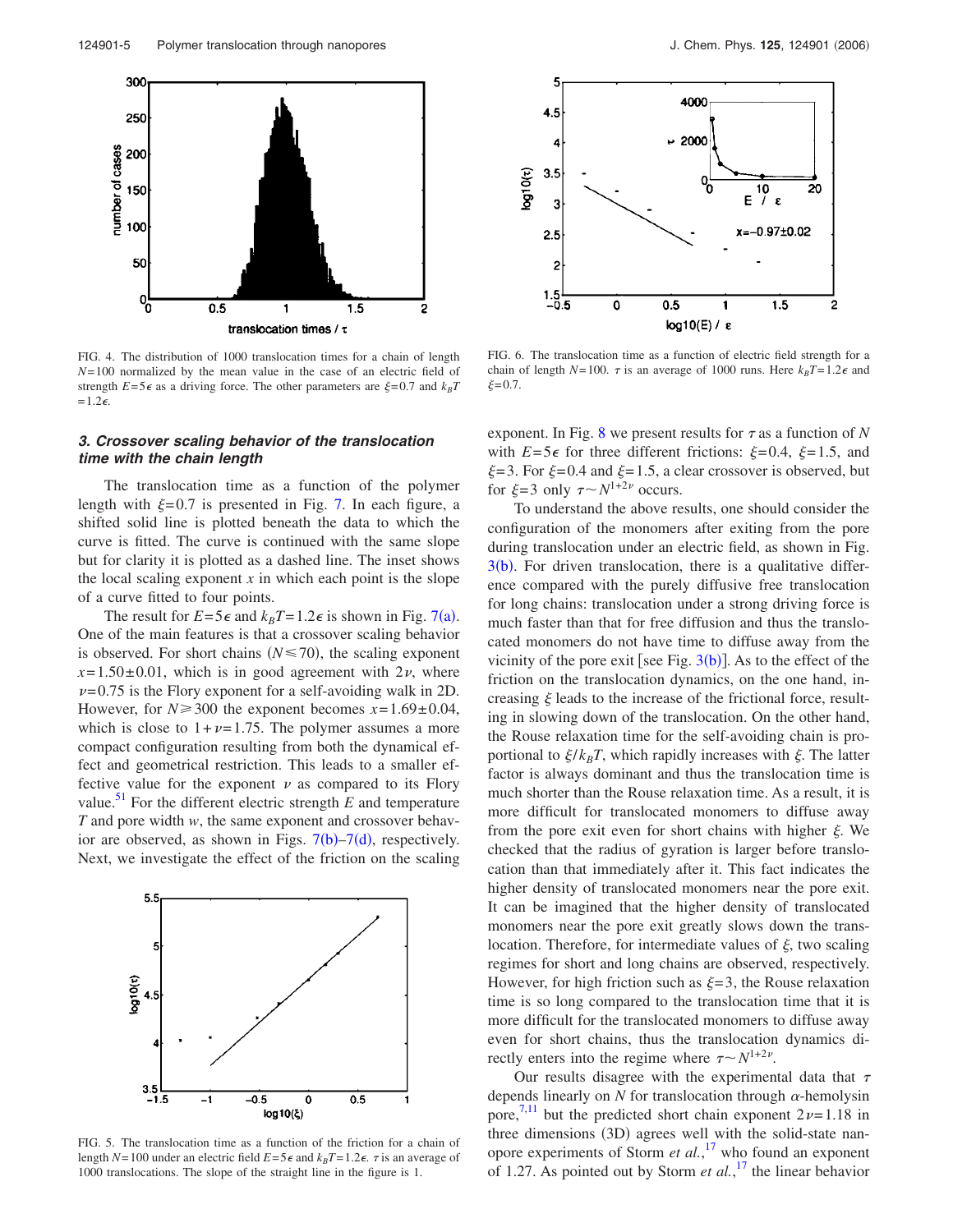<span id="page-7-0"></span>

FIG. 7. The translocation time as a function of polymer length  $N$  for  $\xi$ = 0.7 and for (a)  $E = 5\epsilon$  and  $k_B T = 1.2\epsilon$ , (b)  $E=2.4\epsilon$  and  $k_BT=1.2\epsilon$ , (c) E  $= 8.3\epsilon$  and  $k_B T = 2\epsilon$ , and (d)  $E = 5\epsilon$ ,  $k_B T = 1.2\epsilon$ , and  $w = 3$ .  $\tau$  is an average of 1000 runs. In each figure, a shifted solid line is plotted beneath the data to which the curve is fitted. The curve is continued with the same slope but for clarity it is plotted as a dashed line. The inset shows the local scaling exponent *x* in which each point is the slope of a curve fitted to four points.

for  $\alpha$ -hemolysin pore may be from the specific and complicated interaction between DNA chain and the pore. The beginning of the crossover region occurs at  $N \ge 300$ , which is beyond or near the longest ssDNA and dsDNA used in the experiments so far.<sup>7,11,17</sup> Thus, it is not surprising that crossover in scaling behavior has not been experimentally observed yet. Theoretically, as expected our results disagree with the linear dependence  $\tau \sim N$  prediction by Sung and Park $19$  and Muthukumar,<sup>22</sup> which is invalid for nonequilibrium translocation. However, our results also disagree with the previous Langevin dynamics simulations for relatively

short polymers,<sup>38,43</sup> which show  $\tau \sim N$ . The present results agree with the main findings in our previous FB studies $36$  for both short and long chains and the theoretical prediction  $\tau$  $\sim N^{1+\nu}$  by Kantor and Kardar.<sup>33</sup>

### *4. Crossover behavior of the translocation velocity*

To study translocation dynamics in detail, we also calculated the translocation velocity *v* as a function of polymer length *N*. The translocation velocity can be measured in sev-



FIG. 8. The translocation time as a function of polymer length *N* with an electric field of strength  $E=5\epsilon$  as a driving force for  $k_B T = 1.2\epsilon$  and for (a)  $\xi = 0.4$ , (b)  $\xi$ =1.5, and (c)  $\xi$ =3.  $\tau$  is an average of 1000 runs.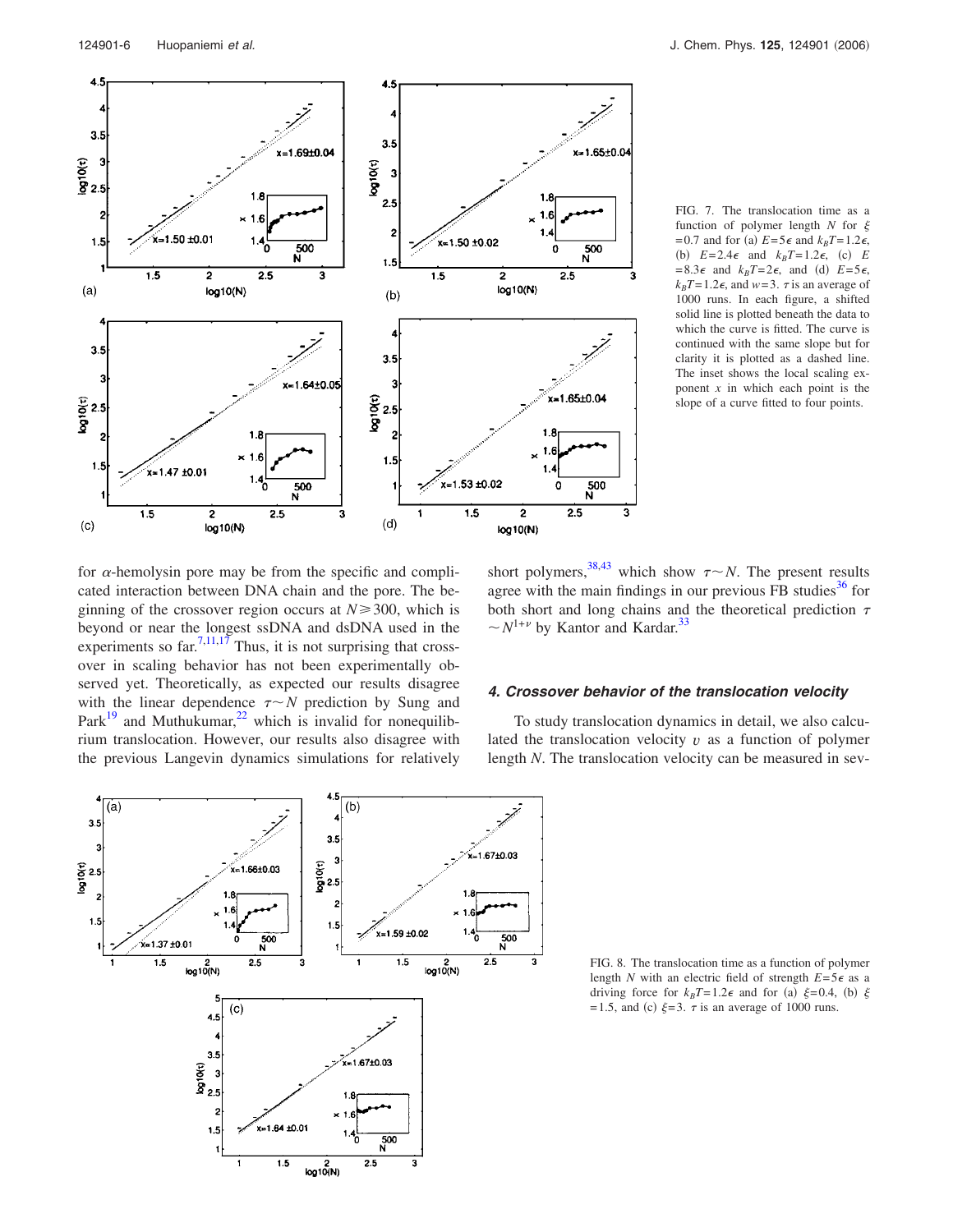

eral ways. A simple way is to measure the average horizontal velocity of the center of mass of the polymer over the whole duration of all successful runs:

$$
v = \langle v_{\text{c.m.,x}} \rangle = \left\langle \frac{1}{N} \sum_{i=1}^{N} v_{xi} \right\rangle, \tag{6}
$$

where  $v_{xi}$  is the horizontal component of the velocity of monomer *i*. In addition, the translocation velocity can also be defined as

$$
v = \frac{\langle x_0 \rangle}{\langle \tau_i \rangle},\tag{7}
$$

where  $x_0$  is the horizontal coordinate of the last monomer in the initial equilibrated configuration of the polymer before the translocation and  $\tau_i$  is the translocation time for every successful run.

According to our numerical results for crossover scaling behavior, we must have that

$$
v \sim \frac{N^{\nu}}{\tau} \sim \begin{cases} N^{\nu}/N^{2\nu} \sim N^{-\nu} & \text{for small } N\\ N^{\nu}/N^{1+\nu} \sim N^{-1} & \text{for large } N. \end{cases}
$$
 (8)

In Fig.  $9(a)$ , we present the polymer velocity as a function of chain length for  $E=5\epsilon$ ,  $k_BT=1.2\epsilon$ , and  $\xi=0.7$ . We get *v*  $\sim N^{-0.778 \pm 0.003}$  and  $v \sim N^{-0.842 \pm 0.03}$  for short chains and *v*  $\sim N^{-1.02 \pm 0.05}$  and  $v \sim N^{-1.00 \pm 0.04}$  for long chains, respectively. There is a clear crossover in the translocation velocity from  $v \sim N^{-\nu}$  to  $v \sim N^{-1}$ , which is in agreement with Eq. (8). This simple test confirms that the crossover in the translocation time takes place because of a crossover in the translocation velocity. Here, we should mention that for high friction such as  $\xi = 3$ , there is no crossover and only  $v \sim N^{-1}$  is observed [see Fig.  $9(b)$ ].

FIG. 9. The translocation velocity as a function of polymer length *N* with an electric field of strength  $E=5\epsilon$  and  $k_B T = 1.2\epsilon$  and for (a)  $\xi = 0.7$  and (b)  $\xi = 3$ . Averages are taken over 100 runs. *x*1 corresponds to the velocities defined as in Eq.  $(7)$  and  $x2$  to velocities defined as in Eq.  $(6)$ . The latter results have been shifted for clarity.

#### **C. Waiting times**

The dynamics of a single-segment passing through the pore during translocation is an important issue, as far as experiments are concerned. The nonequilibrium nature of translocation has a considerable effect on this. We have numerically calculated the waiting times for each monomer passing through the pore. We define the waiting time of monomer *s* as the average time between the events that monomer *s* and monomer  $s+1$  exit the pore. The waiting times for chains of lengths *N*= 100 and *N*= 300 are presented in Fig. 10.

The waiting time depends strongly on the monomer position in the chain. For the shorter polymer *N*= 100 the monomers approximately in the middle of the polymer need the longest time to translocate and the distribution is close to symmetric. However, for the polymer of length *N*= 300, it is approximately the 220th monomer that needs the longest time to thread the pore, which indicates that during late stages of translocation the high density of segments of a long polymer near the pore slows down the translocation. The same phenomenon was found in our earlier study with the FB model.<sup>[36](#page-9-0)</sup>

### **IV. CONCLUSIONS**

In this work, we investigate the dynamics of polymer translocation through a nanopore using the two-dimensional (2D) Langevin dynamics simulations. For free translocation, we consider a polymer which is initially placed in the middle of the pore and study the escape time  $\tau_e$ . The distribution of the escape times is wide and has a long tail. We verified that average escape time (as well as the most probable escape time) scales with the chain length *N* as  $\tau_e \sim N^{1+2\nu}$ . These results confirm previous theoretical studies based on a less microscopic fluctuating bond model. For forced transloca-



FIG. 10. The waiting times for a polymer of lengths (a)  $N=100$  and (b)  $N=300$  for  $E=5\epsilon$ ,  $k_BT=1.2\epsilon$ , and  $\xi$ = 0.7. The waiting times are averages of 1000 runs.